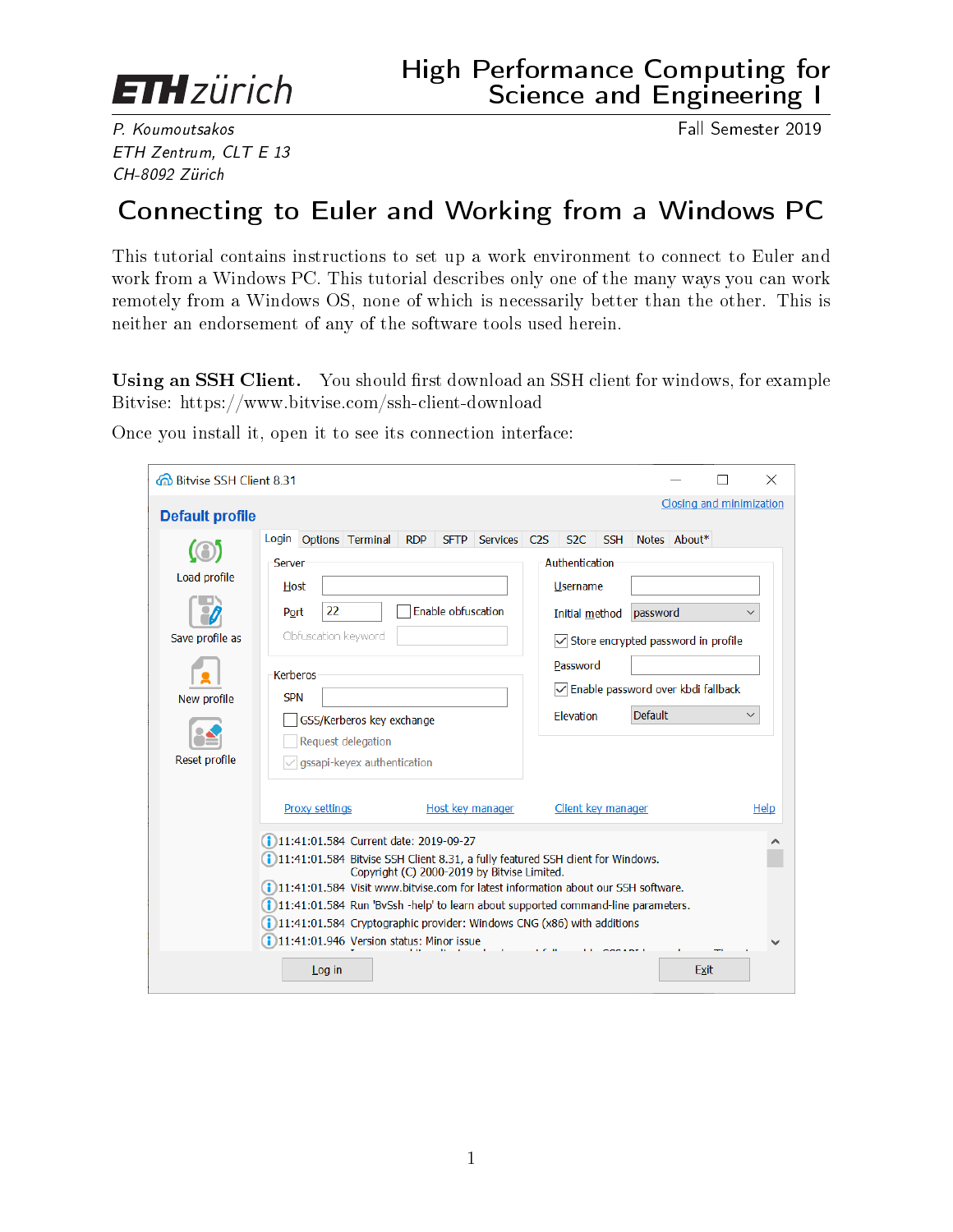Now set euler as host: euler.ethz.ch, type your username and password (or use ssh keys).

| 6 Bitvise SSH Client 8.31                                      | ×                                                                                                                                                                                                                                                                                                                                                                                                                                                                                                                                                                                                 |
|----------------------------------------------------------------|---------------------------------------------------------------------------------------------------------------------------------------------------------------------------------------------------------------------------------------------------------------------------------------------------------------------------------------------------------------------------------------------------------------------------------------------------------------------------------------------------------------------------------------------------------------------------------------------------|
| <b>Profile: euler.tlp</b>                                      | Closing and minimization                                                                                                                                                                                                                                                                                                                                                                                                                                                                                                                                                                          |
| Load profile<br>Save profile<br>Save profile as<br>New profile | Options Terminal<br><b>SSH</b><br>Notes About*<br><b>RDP</b><br>SFTP Services C2S<br>S <sub>2</sub> C<br>Login<br>Authentication<br>Server<br>euler.ethz.ch<br>martiser<br>Host<br><b>Username</b><br>22<br>Enable obfuscation<br>Port<br>password<br>Initial method<br>$\checkmark$<br>Obfuscation keyword<br>$\sqrt{\ }$ Store encrypted password in profile<br>Password<br><b>Kerberos</b><br>√Enable password over kbdi fallback<br><b>SPN</b><br><b>Default</b><br><b>Flevation</b><br>$\checkmark$<br>GSS/Kerberos key exchange<br>Request delegation<br>$\vee$ gssapi-keyex authentication |
| Close profile                                                  | <b>Proxy settings</b><br>Client key manager<br>Host key manager<br><b>Help</b><br>(1)11:41:01.94/ Optional update available.<br>∧<br>(1)11:41:02.030 Loading last used profile 'C:\Users\Sergio Martin\martiser@ethz.ch\Logins\cscs.tlp'.<br>(11:41:02.037 Last used profile loaded successfully.<br>(11:41:07.266 Creating new profile aborted.<br>11:41:13.879 Loading default profile.<br>(1)11:42:17.107 Loading profile 'C:\Users\Sergio Martin\martiser@ethz.ch\Logins\euler.tlp'.<br>11:42:17.108 Profile loaded successfully.<br>Log in<br>Exit                                           |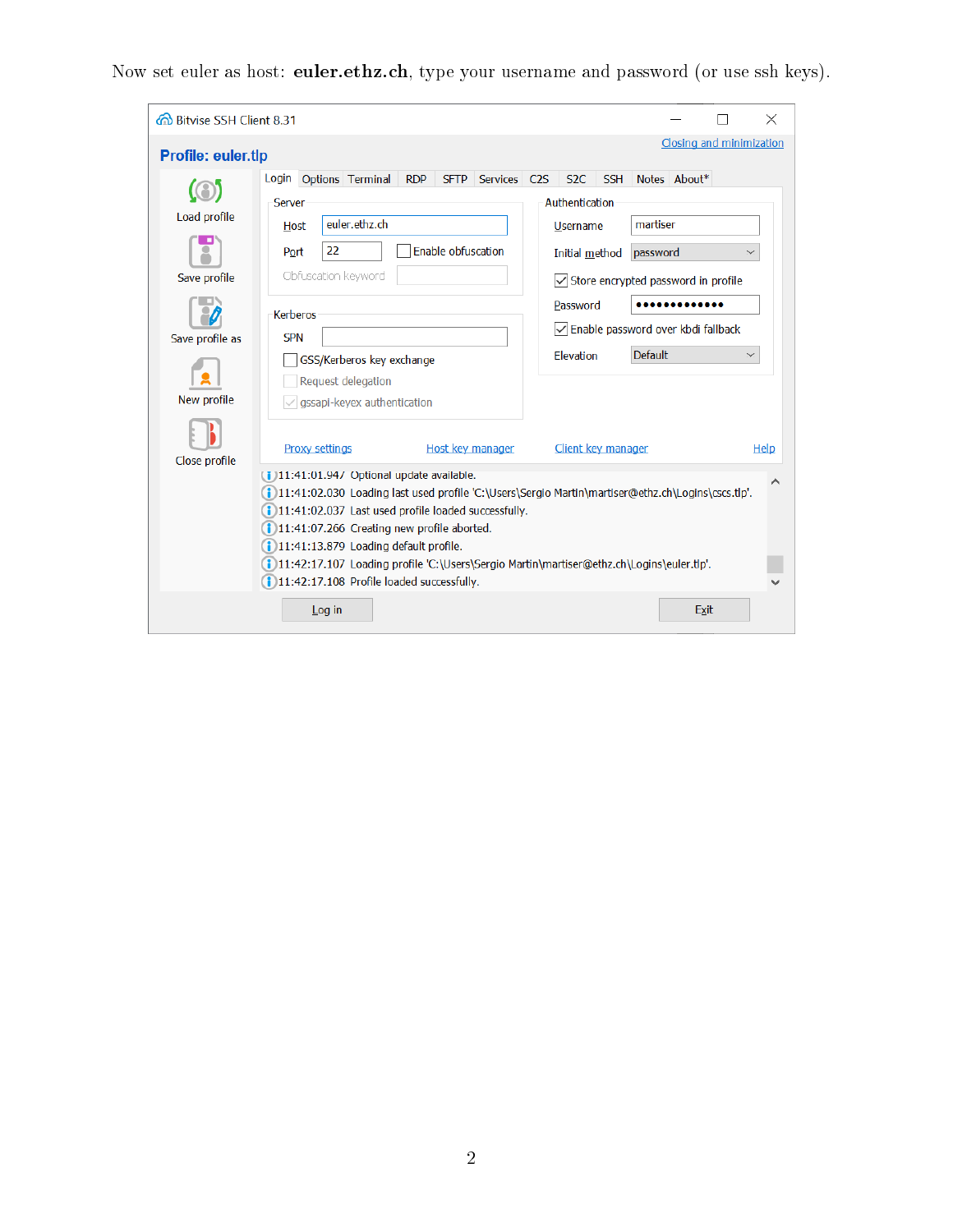After logging in to Euler, the ssh client will open a terminal (pro tip: you can open multiple terminals from a single conection).

| euler.tlp - martiser@euler.ethz.ch:22 - Bitvise SSH Client                                                                                 |                                                                                                                             |                       |                                                                                                      |  |                           |                                                                             |                 |                       |                                               |              |   |              |
|--------------------------------------------------------------------------------------------------------------------------------------------|-----------------------------------------------------------------------------------------------------------------------------|-----------------------|------------------------------------------------------------------------------------------------------|--|---------------------------|-----------------------------------------------------------------------------|-----------------|-----------------------|-----------------------------------------------|--------------|---|--------------|
| Closing and minimization<br><b>Profile: euler.tlp</b>                                                                                      |                                                                                                                             |                       |                                                                                                      |  |                           |                                                                             |                 |                       |                                               |              |   |              |
|                                                                                                                                            |                                                                                                                             |                       | Login Options Terminal                                                                               |  |                           | RDP SFTP Services C2S S2C SSH                                               |                 |                       |                                               | Notes About* |   |              |
| Save profile                                                                                                                               | <b>Server</b>                                                                                                               |                       |                                                                                                      |  |                           |                                                                             |                 | <b>Authentication</b> |                                               |              |   |              |
|                                                                                                                                            | euler.ethz.ch<br><b>Host</b>                                                                                                |                       |                                                                                                      |  |                           |                                                                             | <b>Username</b> | martiser              |                                               |              |   |              |
|                                                                                                                                            | Port                                                                                                                        | 22                    |                                                                                                      |  | <b>Enable obfuscation</b> |                                                                             |                 | Initial method        | password                                      |              |   |              |
| Save profile as                                                                                                                            |                                                                                                                             |                       | Obfuscation keyword                                                                                  |  |                           |                                                                             |                 |                       | $\sqrt{}$ Store encrypted password in profile |              |   |              |
|                                                                                                                                            | <b>Kerberos</b>                                                                                                             |                       |                                                                                                      |  |                           |                                                                             |                 | Password              |                                               |              |   |              |
| <b>Bitvise SSH Server</b>                                                                                                                  | <b>SPN</b>                                                                                                                  |                       |                                                                                                      |  |                           |                                                                             |                 |                       | √ Enable password over kbdi fallback          |              |   |              |
| <b>Control Panel</b>                                                                                                                       |                                                                                                                             |                       | GSS/Kerberos key exchange                                                                            |  |                           |                                                                             |                 | <b>Elevation</b>      | Default                                       |              |   | $\checkmark$ |
|                                                                                                                                            |                                                                                                                             |                       | Request delegation                                                                                   |  |                           |                                                                             |                 |                       |                                               |              |   |              |
| New terminal                                                                                                                               |                                                                                                                             |                       | $\vee$ gssapi-keyex authentication                                                                   |  |                           |                                                                             |                 |                       |                                               |              |   |              |
| console                                                                                                                                    |                                                                                                                             |                       |                                                                                                      |  |                           |                                                                             |                 |                       |                                               |              |   |              |
|                                                                                                                                            |                                                                                                                             | <b>Proxy settings</b> |                                                                                                      |  |                           | Host key manager                                                            |                 | Client key manager    |                                               |              |   | <b>Help</b>  |
| <b>New SFTP</b>                                                                                                                            |                                                                                                                             |                       | aggiuons<br>11:43:03.668 Received host key from the server. Algorithm: RSA, size: 2048 bits, SHA-256 |  |                           |                                                                             |                 |                       |                                               |              |   |              |
| window                                                                                                                                     |                                                                                                                             |                       | (1)11:43:03.800 First key exchange completed using diffie-hellman-group16-sha512 (group 16,          |  |                           | fingerprint: qdZ/jPc7HODpO2BmCtJxO51jFZVt1t6fjjbtiUAZemI.                   |                 |                       |                                               |              |   |              |
|                                                                                                                                            |                                                                                                                             |                       | (1)11:43:03.806 Attempting password authentication.                                                  |  |                           | 4096-bit). Session encryption and integrity: aes256-gcm, compression: none. |                 |                       |                                               |              |   |              |
| <b>New Remote</b>                                                                                                                          |                                                                                                                             |                       | 11:43:04.018 Authentication completed.                                                               |  |                           |                                                                             |                 |                       |                                               |              |   |              |
| <b>Desktop</b>                                                                                                                             |                                                                                                                             |                       | 11:43:04.107 Terminal channel opened.                                                                |  |                           |                                                                             |                 |                       |                                               |              |   |              |
|                                                                                                                                            |                                                                                                                             | Log out               |                                                                                                      |  |                           |                                                                             |                 |                       |                                               | Exit         |   |              |
| 2 euler.tlp - martiser@euler.ethz.ch:22 - Bitvise xterm - martiser@eu-login-03-ng:~                                                        |                                                                                                                             |                       |                                                                                                      |  |                           |                                                                             |                 |                       |                                               |              | П | ×            |
| 23 September 2019                                                                                                                          |                                                                                                                             |                       |                                                                                                      |  |                           |                                                                             |                 |                       |                                               |              |   |              |
|                                                                                                                                            |                                                                                                                             |                       |                                                                                                      |  |                           |                                                                             |                 |                       |                                               |              |   |              |
| Due to maintenance of the ETH network on Tuesday 1. October 2019                                                                           |                                                                                                                             |                       |                                                                                                      |  |                           |                                                                             |                 |                       |                                               |              |   |              |
|                                                                                                                                            | between 06:30-07:30, we expect a network interruption of about<br>20 minutes between the ETH network and the Euler cluster. |                       |                                                                                                      |  |                           |                                                                             |                 |                       |                                               |              |   |              |
|                                                                                                                                            |                                                                                                                             |                       |                                                                                                      |  |                           |                                                                             |                 |                       |                                               |              |   |              |
| During this maintenance, we will inactivate the queues to avoid new                                                                        |                                                                                                                             |                       |                                                                                                      |  |                           |                                                                             |                 |                       |                                               |              |   |              |
| jobs from starting. Any running jobs that connect to external syste<br>or storage might hang. Therefore, if you have jobs that are running |                                                                                                                             |                       |                                                                                                      |  |                           |                                                                             |                 |                       |                                               |              |   |              |
|                                                                                                                                            |                                                                                                                             |                       |                                                                                                      |  |                           |                                                                             |                 |                       |                                               |              |   |              |
|                                                                                                                                            | during this time, please check the output and resubmit them if need                                                         |                       |                                                                                                      |  |                           |                                                                             |                 |                       |                                               |              |   |              |
| Jobs that use just the Euler filesystems                                                                                                   |                                                                                                                             |                       |                                                                                                      |  |                           |                                                                             |                 |                       |                                               |              |   |              |
|                                                                                                                                            | /cluster/home<br>/cluster/scratch                                                                                           |                       |                                                                                                      |  |                           |                                                                             |                 |                       |                                               |              |   |              |
| /cluster/project                                                                                                                           |                                                                                                                             |                       |                                                                                                      |  |                           |                                                                             |                 |                       |                                               |              |   |              |
|                                                                                                                                            | /cluster/work                                                                                                               |                       |                                                                                                      |  |                           |                                                                             |                 |                       |                                               |              |   |              |
| will not be affected.                                                                                                                      |                                                                                                                             |                       |                                                                                                      |  |                           |                                                                             |                 |                       |                                               |              |   |              |
|                                                                                                                                            | We apologize for any inconvenience this may cause.                                                                          |                       |                                                                                                      |  |                           |                                                                             |                 |                       |                                               |              |   |              |
|                                                                                                                                            |                                                                                                                             |                       |                                                                                                      |  |                           |                                                                             |                 |                       |                                               |              |   |              |
|                                                                                                                                            |                                                                                                                             |                       |                                                                                                      |  |                           |                                                                             |                 |                       |                                               |              |   |              |
| Autoloading openblas/0.2.13 seq                                                                                                            |                                                                                                                             |                       |                                                                                                      |  |                           |                                                                             |                 |                       |                                               |              |   |              |
| [martiser@eu-login-03-ng ~]\$                                                                                                              |                                                                                                                             |                       |                                                                                                      |  |                           |                                                                             |                 |                       |                                               |              |   |              |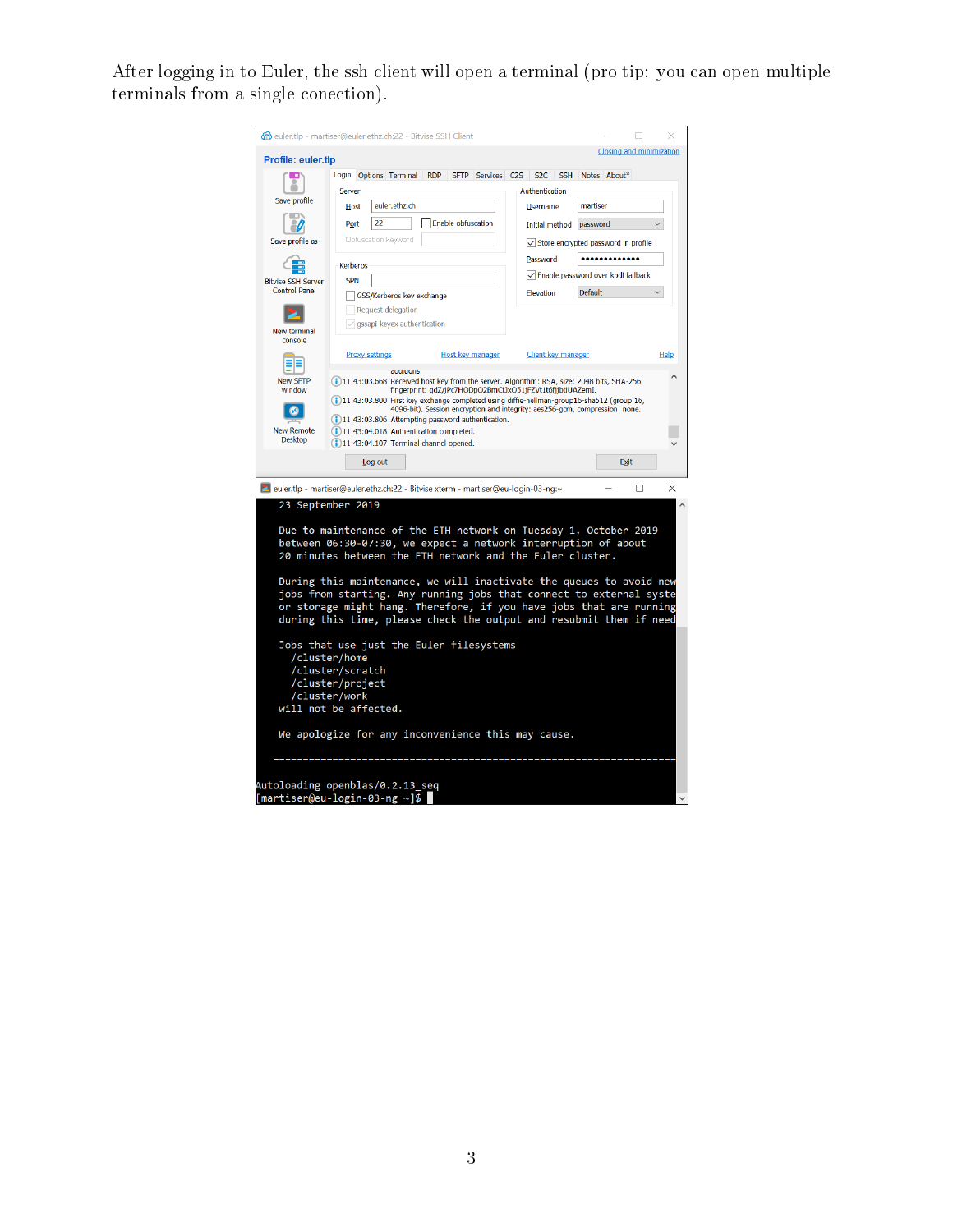Remote Edition with Eclipse IDE. If you would like work directly on Euler, yet use an IDE on your local computer, you can use Eclipse's Remote System Explorer.

First, download the latest version of Eclipse C++ IDE: https://www.eclipse.org/downloads/packages/ Once installed, go to Help > Install New Software...

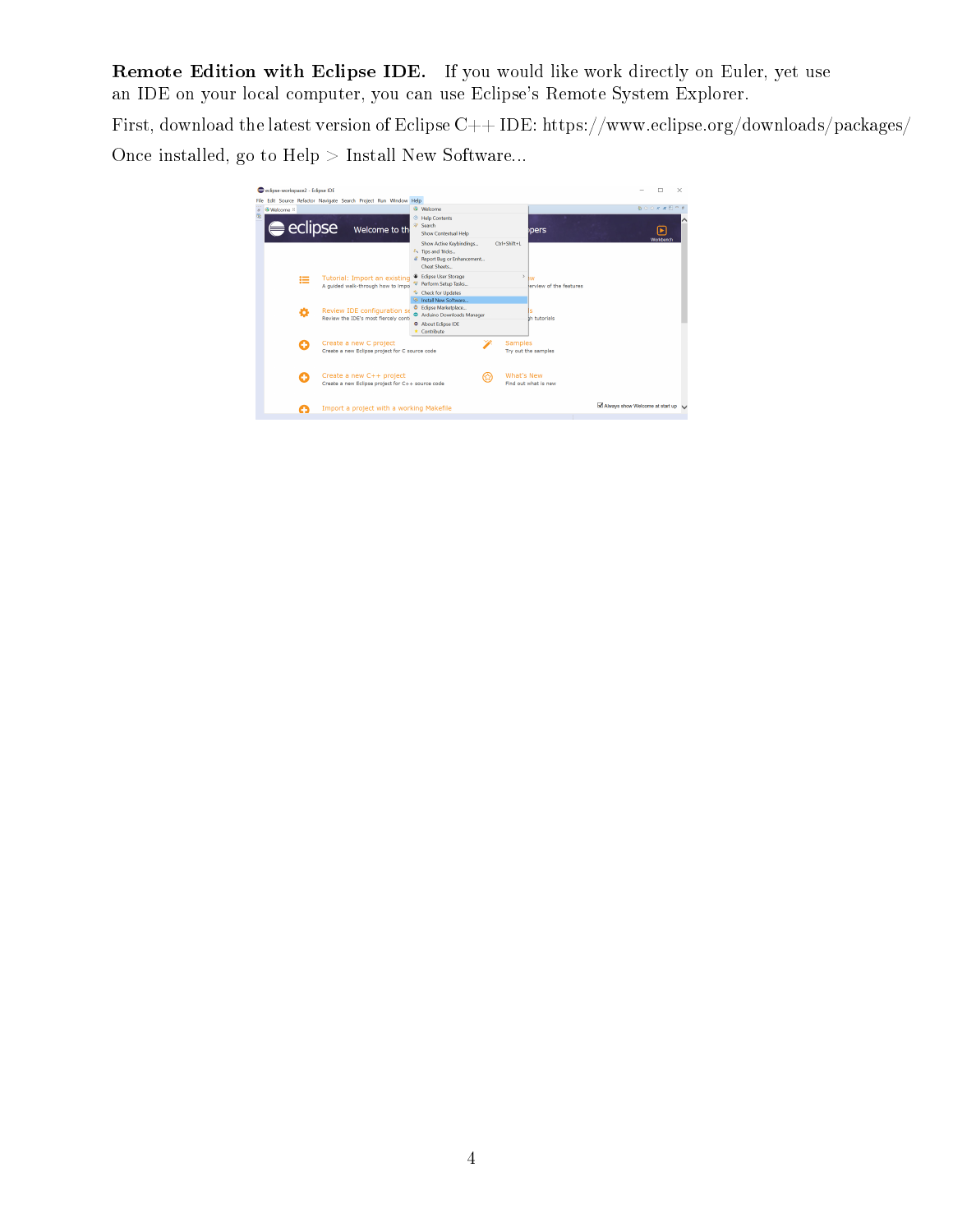Where it says "Work With:", select  $-All$  Available Sites-, and look for "Remote System Explorer"

| <b>O</b> Install                                                        |                                       |               | $\Box$<br>$\times$  |
|-------------------------------------------------------------------------|---------------------------------------|---------------|---------------------|
| <b>Available Software</b>                                               |                                       |               |                     |
| Check the items that you wish to install.                               |                                       |               |                     |
| --All Available Sites--<br>Work with:                                   | $\checkmark$                          | Add           | Manage              |
| Remote System Explorer                                                  |                                       |               | Select All          |
| Name                                                                    | Version                               |               | <b>Deselect All</b> |
| v v iv General Purpose Tools<br>Remote System Explorer End-User Runtime | 4.5.1.201811011802                    |               |                     |
| Remote System Explorer User Actions                                     | 4.5.1.201811011802                    |               |                     |
| <b>ID</b> Mobile and Device Development                                 |                                       |               |                     |
| 2 items selected                                                        |                                       |               |                     |
|                                                                         |                                       |               |                     |
| <b>Details</b>                                                          |                                       |               |                     |
|                                                                         |                                       |               |                     |
| $\sqrt{\ }$ Show only the latest versions of available software         | Hide items that are already installed |               |                     |
| Group items by category                                                 | What is already installed?            |               |                     |
| Show only software applicable to target environment                     |                                       |               |                     |
| ○ Contact all update sites during install to find required software     |                                       |               |                     |
|                                                                         |                                       |               |                     |
|                                                                         |                                       |               |                     |
|                                                                         |                                       |               |                     |
| (2)                                                                     |                                       |               |                     |
|                                                                         | $<$ Back<br>Next >                    | <b>Einish</b> | Cancel              |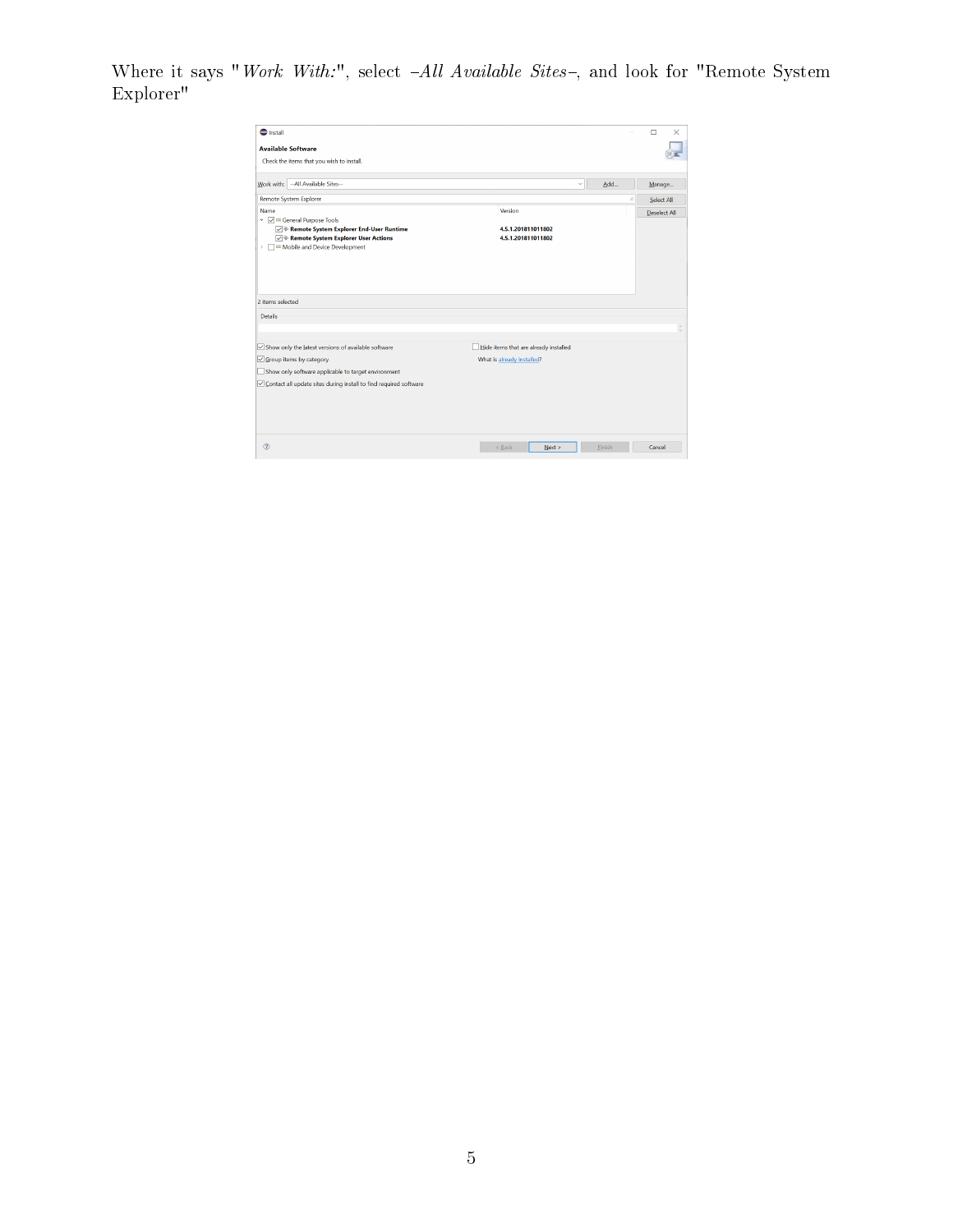Install the packages shown above and restart Eclipse. Once restarted, go to Window  $\geq$ Perspective > Open Perspective > Other > Remote System Explorer

| Open Perspective                 |        |   |
|----------------------------------|--------|---|
|                                  |        |   |
| HaC/C++ (default)                |        | ∧ |
| た Debug                          |        |   |
| <b>D</b> Docker Tooling          |        |   |
| <sup>®</sup> GDB Trace           |        |   |
| <b>d</b> <sub>d</sub> Git        |        |   |
| <b>LTTng Kernel</b>              |        |   |
| <b>BOS Tracing Overview</b>      |        |   |
| <sup>6</sup> Planning            |        |   |
| 国Remote System Explorer          |        |   |
| <b>B</b> Resource                |        |   |
| <sup>20</sup> Team Synchronizing |        |   |
|                                  |        |   |
|                                  |        |   |
|                                  |        |   |
| $O$ pen                          | Cancel |   |
|                                  |        |   |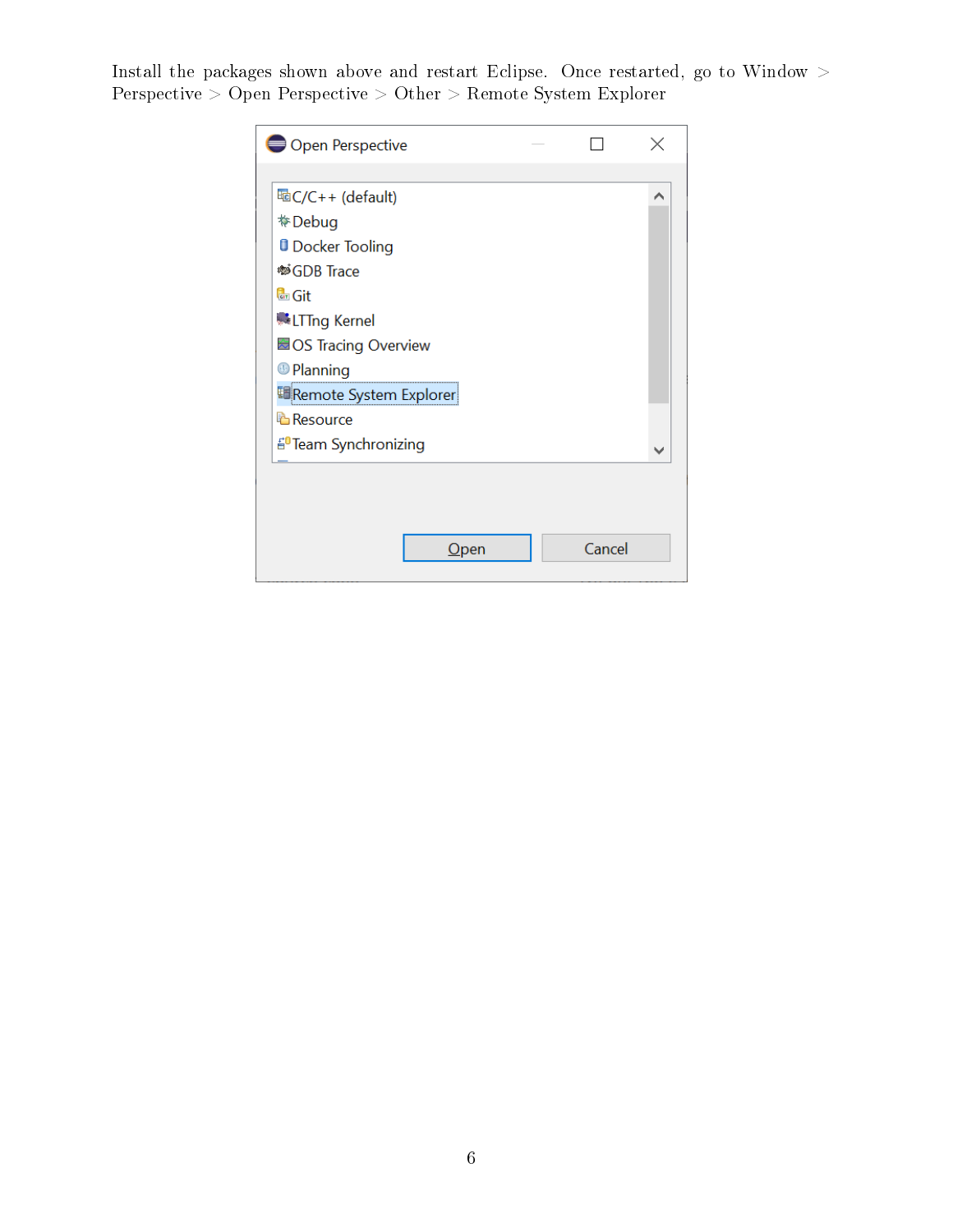Close the welcome page (if still showing) and add a new ssh connection by clicking on the symbol shown below:

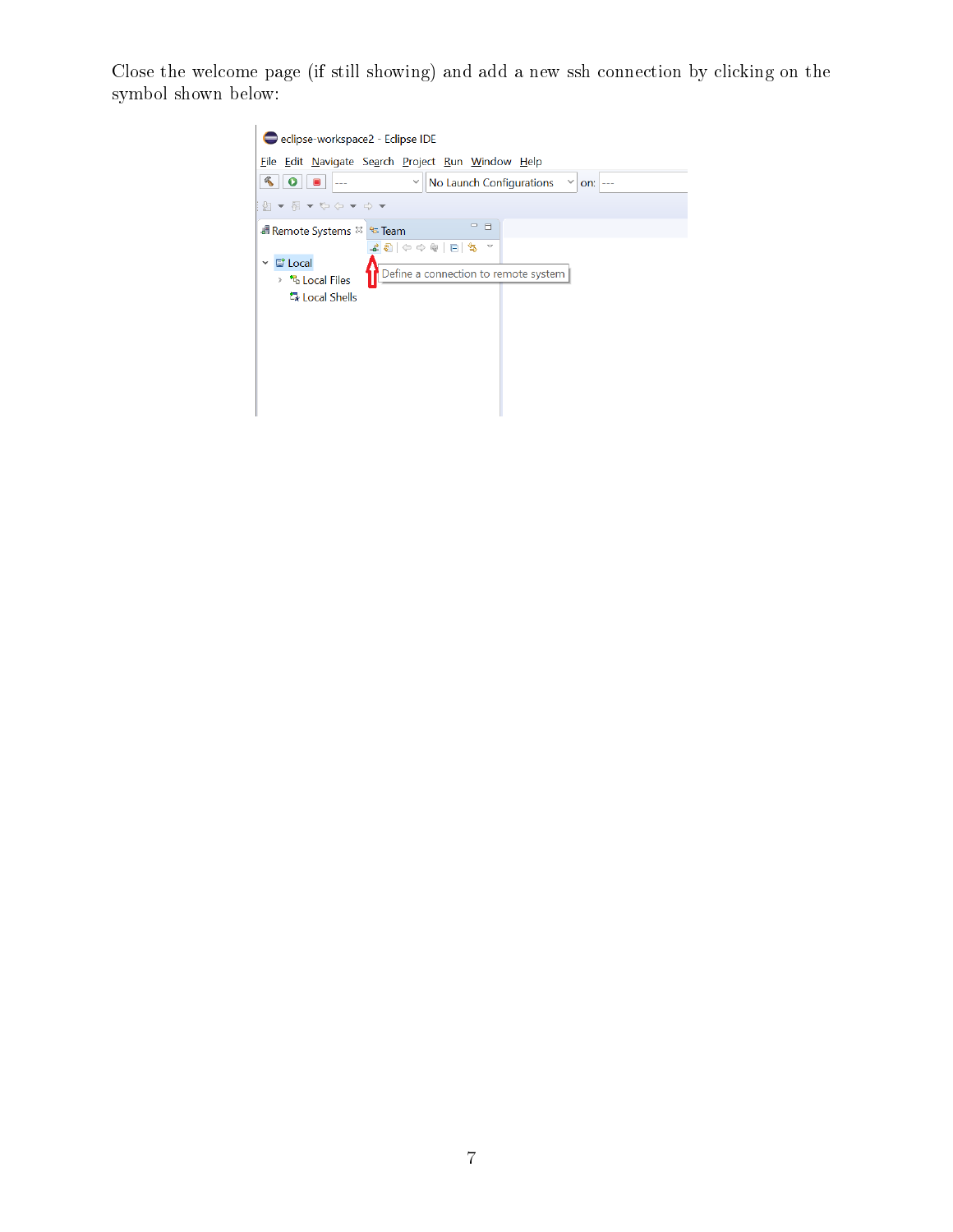Select system type "SSH-Only" and, in the host name field, write "euler.ethz.ch" and click "Finish".

| New Connection                                           |                 |        |        | п      | $\times$     |
|----------------------------------------------------------|-----------------|--------|--------|--------|--------------|
| <b>Local System Connection</b>                           |                 |        |        |        |              |
| Define connection information                            |                 |        |        |        |              |
| Parent profile:                                          | DESKTOP-H8A69H2 |        |        |        | $\checkmark$ |
|                                                          |                 |        |        |        |              |
| Host name:                                               | euler.ethz.ch   |        |        |        | $\checkmark$ |
| Connection name:                                         | euler.ethz.ch   |        |        |        |              |
| Description:                                             |                 |        |        |        |              |
| $\sqrt{\ }$ Verify host name<br>Configure proxy settings |                 |        |        |        |              |
|                                                          | < Back          | Next > | Finish | Cancel |              |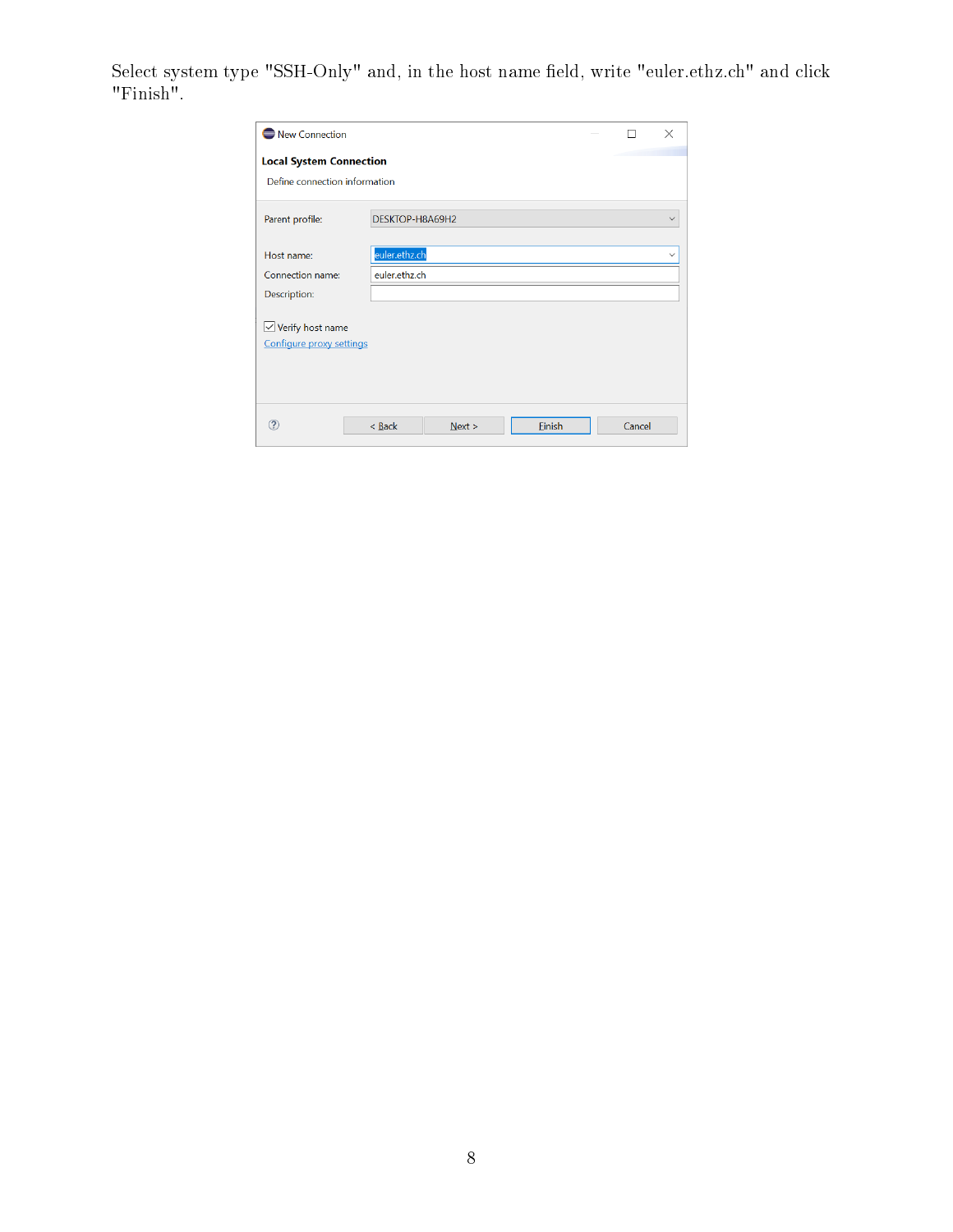Open "Sftp Files" and open "My Home". After you insert your credentials, you will now be able to navigate your home folder.

| eclipse-workspace2 - Eclipse IDE<br>File Edit Navigate Search Project Run Window Help<br>$\triangleleft$<br>$\mathbf o$<br>▼图▼や⇔▼◇▼                                                                                          | No Launch Configurations                                                                                                                                                             | $on:$ ---                                                                                                                                         |
|------------------------------------------------------------------------------------------------------------------------------------------------------------------------------------------------------------------------------|--------------------------------------------------------------------------------------------------------------------------------------------------------------------------------------|---------------------------------------------------------------------------------------------------------------------------------------------------|
| <b>∄ Remote Systems <sup>&amp;</sup> &amp; Team</b><br>탈 Local<br><sup>*</sup> Local Files<br>><br>最 Local Shells<br><b>最</b> euler.ethz.ch<br>∽ ៉ឺ\ Sftp Files<br>× ⊉ My Home<br>Pending<br>> ⊉ Root<br><b>は Ssh Shells</b> | $= 5$<br>$\pounds 2  \diamond \diamond @ E  \clubsuit$<br>$\bigtriangledown$<br>Enter Password<br>System type:<br>Host name:<br>Connection name:<br>User ID:<br>Password (optional): | $\times$<br>SSH Only<br><b>FULFR.FTHZ.CH</b><br>euler.ethz.ch<br>martiser@ethz.ch<br>*************<br>$\vee$ Save user ID<br>$\vee$ Save password |
|                                                                                                                                                                                                                              | QK                                                                                                                                                                                   | Cancel                                                                                                                                            |